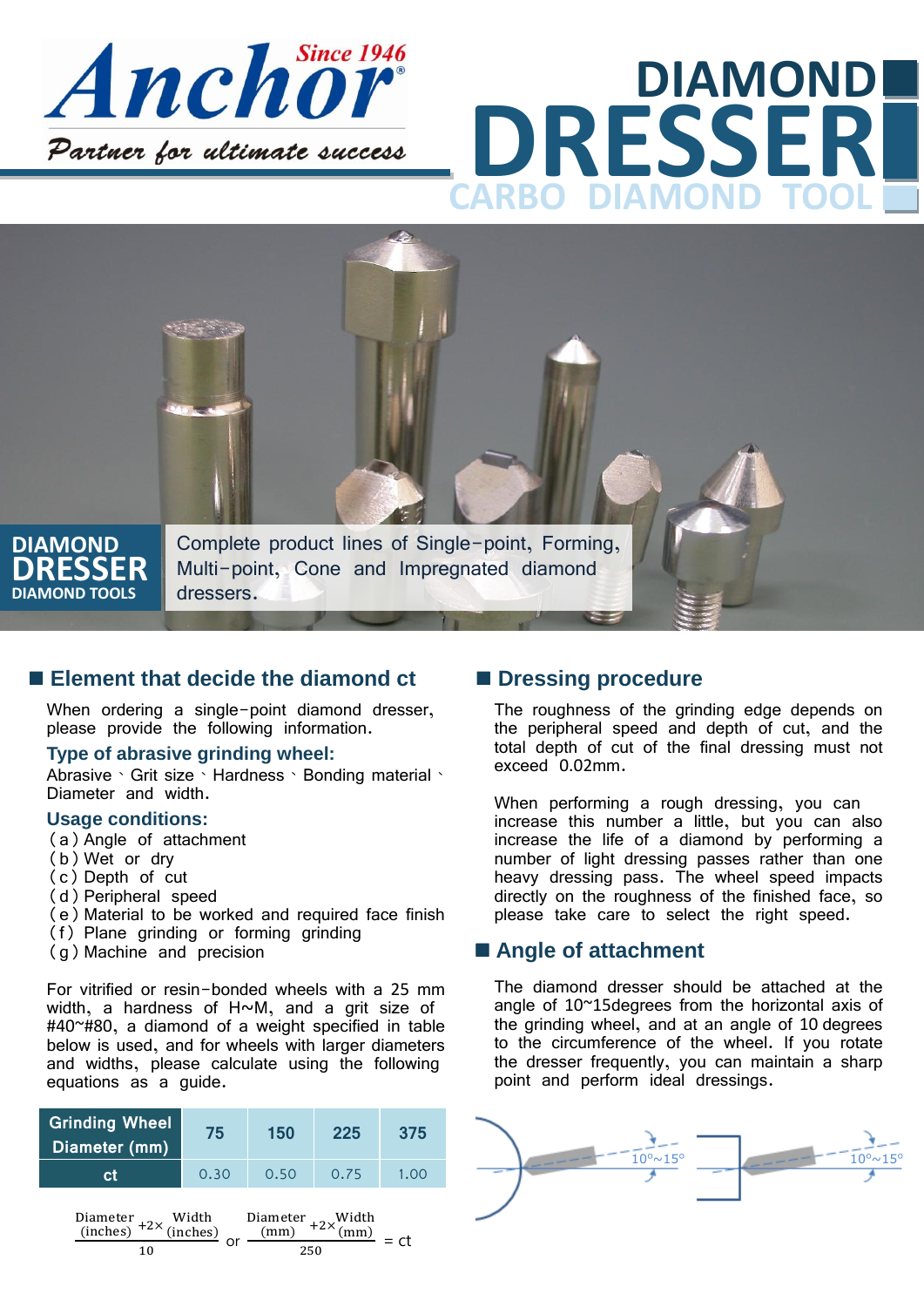SPECIFICATION **When ordering, please specify shank size or detail drawing.**



## **SINGLE-POINT DRESSERS**

| #Diamond | ct           | #Diamond | <sub>ct</sub> |
|----------|--------------|----------|---------------|
| #2       | $0.10$ carat | #20      | $0.35$ carat  |
| #3       | $0.12$ carat | #25      | $0.50$ carat  |
| #4       | $0.15$ carat | #33      | $0.75$ carat  |
| #5       | $0.18$ carat | #50      | $1.00$ carat  |
| #10      | $0.20$ carat | #75      | $1.50$ carat  |
| #15      | $0.25$ carat | #100     | 2.00 carat    |

# **MULTI-POINT DRESSERS**

| Сt        | <b>Amount of Diamond</b> | <b>Diamond Layer</b> |
|-----------|--------------------------|----------------------|
| 1.0 carat |                          |                      |
| 1.0 carat |                          |                      |
| 1.0 carat |                          |                      |
| 1.4 carat |                          |                      |
| 1.6 carat |                          |                      |

#### **FORMING DRESSERS**

| Angle $(V^{\circ})$ | Radian (R) | <b>Type of Diamond</b>   |
|---------------------|------------|--------------------------|
| $55^\circ$          | 0.2R       |                          |
| $60^\circ$          | 0.5R       | Diamond                  |
| $45^\circ$          | 0.2R       |                          |
| $55^\circ$          | 0.2R       | <b>Synthetic Diamond</b> |
|                     | 0.5R       |                          |

### **CONE DRESSERS**



×

Y

| Angle $(V^{\circ})$ | Radian (R)         | Size of Shank               |
|---------------------|--------------------|-----------------------------|
| $60^\circ$          | $0.02R \sim 0.03R$ | $\varnothing$ 1/8" x 1"L    |
| $60^\circ$          | $0.02R \sim 0.03R$ | $Ø1/8" \times 2"$ L         |
| $60^\circ$          | $0.02R \sim 0.03R$ | $\varnothing$ 1/4" x 2"L    |
| $60^\circ$          | $0.02R \sim 0.03R$ | $Ø3/8" \times 2"$ L         |
| 60°                 | $0.02R \sim 0.03R$ | $\varnothing$ 10 x 50L (mm) |

# **IMPREGNATED DRESSERS (BD1)**

| Specification           | Size (mm)                           |
|-------------------------|-------------------------------------|
| SD 16/20 SP-8 100 M BD1 | $13\times6\times10\times12\times83$ |
| SD 16 SP-8 125 M BD1    | $13\times6\times10\times12\times83$ |
| SD 16 SP-8 150 M BD1    | $13\times6\times10\times12\times83$ |
| SD 16 SP-8 125 LM BD1   | $13\times6\times10\times12\times83$ |
| SD 16 SP-8 150 LM BD1   | $13\times6\times10\times12\times83$ |
| SD 30 SP-8 100 M BD1    | $13\times6\times10\times12\times83$ |
| SD 30 SP-8 125 M BD1    | $13\times6\times10\times12\times83$ |
| SD 40 SP-8 100 M BD1    | $13\times6\times10\times12\times83$ |



oD.

 $\frac{1}{2}$ øD